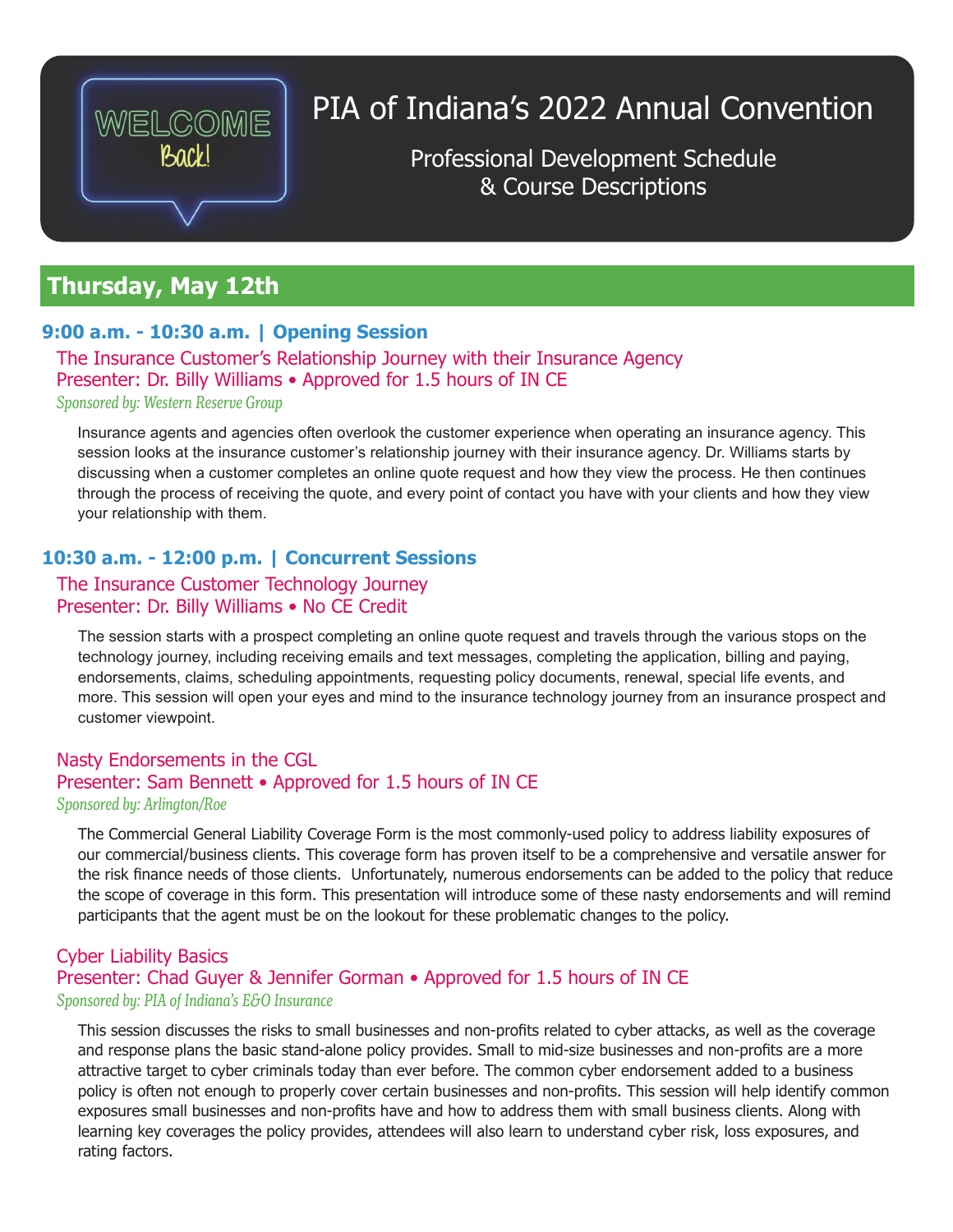# **12:00 p.m. - 2:30 p.m.**

# Annual Tradeshow & Lunch (Free for all Agency Staff!)

Walk through the Tradeshow and visit with exhibitors, grab lunch from the various food stations, and network with fellow agents and company representatives from around the state. If you have never attended our Tradeshow, then you don't know what you are missing.

#### **2:30 p.m. - 4:00 p.m. | Concurrent Sessions**

#### The New Insurance Customer Onboarding Process - Best Practices Presenter: Dr. Billy Williams • No CE Credit

When a new insurance agency customer is properly onboarded, it sets a foundation that will last the entire relationship. The customer will have a clear expectation of what is expected of them and more importantly, the customer will understand what they should expect from the agency. Most of the items that increase retention longterm will be addressed as part of the new customer process. A properly onboarded new customer will have clean data, they will understand their billing options, they will know what coverage falls below the agency standards and they will have an opportunity to address the weakness. Tools such as the Declined Coverage Form, Google Reviews, and an Agency Branded Mobile App help solidify the process.

# Using Insurance to Manage Emerging Risks Presenter: Sam Bennett • Approved for 1.5 hours of IN CE

#### *Sponsored by: CRC Group*

As insurance professionals, our 'go-to' tool for managing uncertainty is to finance risk with insurance. This can be effective, assuming that the coverage forms used actually provide the protections we and our clients expect. This presentation will address exposures that were (and still are) emerging, as well as those that have made themselves known but continue to evolve based upon factors such as technology, legislative directives and carrier attitudes/ appetite.

#### E&O Mock Trial: The Wedding, The Drone, and The Misrepresentation on the Insurance Application Presenters: Casey Stafford & Team • Approved for 3 hours of IN CE (ends at 5:30 p.m.) *Sponsored by: Burns & Wilcox*

During this Mock Trial session, the topic of misrepresentation on an insurance application will be addressed. During a backyard wedding, a wedding guest is injured by a drone being used by the homeowner/photographer to take photographs and videos during the ceremony. Learn about the insurance agency's perspective and involvement when this type of claim occurs. Attend this session and see if you can figure out which way the case will end.

# **4:00 p.m. - 5:30 p.m. | Concurrent Sessions**

# The Insurance Customer Renewal Process - Best Practices Presenter: Dr. Billy Williams • No CE Credit

Customer reviews should be a foundational process in an agency. While only about 15% of customers will schedule a policy review appointment, 100% should be afforded the opportunity to review their policies and coverage by sending automatic emails and text messages that contain a link to an Appointment Calendar. Your job is to give them the opportunity, not worry about how many take advantage of the opportunity! This session will role-play the actual Policy Review Conversation that should happen between the customer and the licensed agency staff member.

# Personal Lines Claims Scenarios Presenter: Sam Bennett • Approved for 1.5 hours of IN CE

This presentation will address the risks common for individuals and families and the use of personal lines coverage forms such as homeowner, personal auto and personal umbrella/excess policies as tools to finance risk. A review of important concepts in each form will lead to discussions of claim scenarios. The forms will then be analyzed to determine the outcome of these scenarios.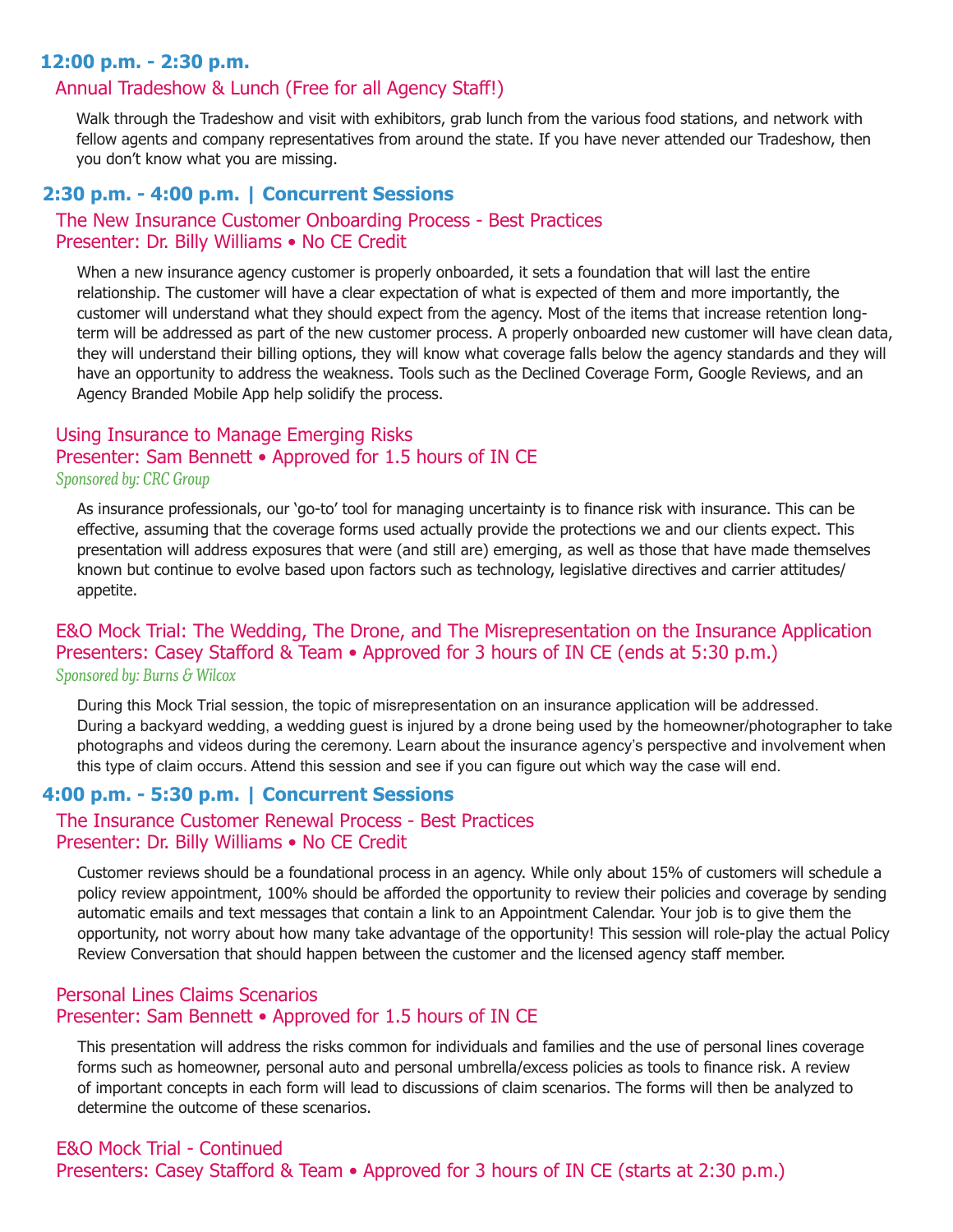# **5:30 p.m. - 6:30 p.m.**

#### Networking & Cocktail Reception

*Sponsored by: Grinnell Mutual*

Join us for a snack, a drink, and some networking at the hotel after sessions end for the day.

# **7:00 p.m. - 10:00 p.m.**

# Thursday Night Social at Saint Joseph Brewery

*Sponsored by: Pekin Insurance, Roush Insurance Services & Selective Insurance*

The fun isn't over yet! Join us for dinner, drinks, and even more networking into the evening. If you have attended this event in the past, you know this isn't something you want to miss. **Separate registration is required.**

# **Friday, May 13th**

#### **9:00 a.m. - 10:30 a.m. | Concurrent Sessions**

Insurance Fraud - The Crime That Costs Us All! Presenter: Matt Moore • Approved for 1.5 hours of IN CE

*Sponsored by: Progressive*

As the second largest crime in America, insurance fraud is as old as insurance – fraudsters are continually scheming up new ways to cheat carriers out of money. This course explores how enormous the problem is – and how consumer's attitudes and perceptions may increase the flow of fraud. As the insurance industry looks for new ways to stem the tide, one thing is certain: we are all victims of this growing crime.

#### How Owners & Managers Can Turn a CSR's Service Mindset into an Agency Accelerator Presenter: Sheldon Snodgrass • Approved for 3 hours of IN CE (ends at 12:00 p.m.)

This three-hour, integrity-based, skill-building program is designed to strengthen technical knowledge while empowering CSRs. Unlike sales campaigns that many CSR's wish to avoid, this model is built around the "S" in CSR, service. By following simple action plans that easily fits into any busy schedule, you will write more business, customers and prospects will become more loyal, and they will welcome your conversations.

# 2022 Legislative Update Presenters: Andrew Huff & Michael Niland • Approved for 1.5 hours of IN CE *Sponsored by: Grinnell Mutual*

It's time to review the current National and State legislative and regulatory issues regarding insurance. Attend this session to hear about current bills, learn what to look for in the near future, and gain a better understanding of how the changes affect your business.

# **10:30 a.m. - 12:00 p.m. | Concurrent Sessions**

# The Future is Now: AI & Insurance Presenter: Matt Moore • Approved for 1.5 hours of IN CE

Insurance is driven by data. Artificial Intelligence (AI) is changing how insurers collect and analyze that data. This course touches on the history of AI, how it changes our lives, specific insurance applications, and challenges to implementation. When it comes to insurance, AI is changing all the rules. The future is now – are you ready?

How Owners & Managers Can Turn a CSR's Service Mindset into an Agency Accelerator - Continued Presenter: Sheldon Snodgrass • Approved for 3 hours of IN CE (starts at 9:00 a.m.)